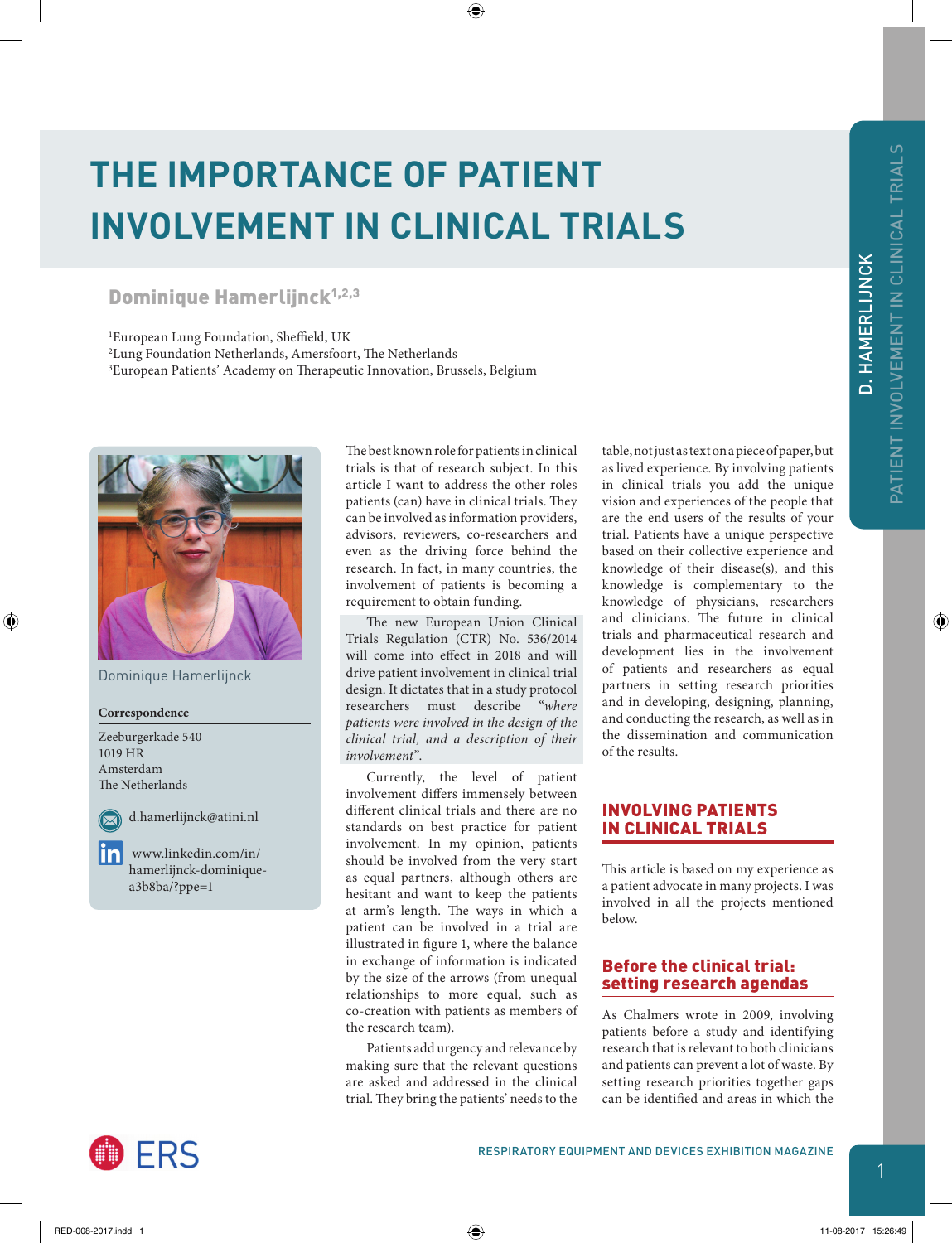PATIENT INVOLVEMENT IN CLINICAL TRIALS PATIENT INVOLVEMENT IN CLINICAL TRIALS **D. HAMERLIJNCK** 

◈

D. HAMERLIJNCK



<span id="page-1-0"></span>**Figure 1.** The various roles of the patient in clinical trials. The balance in exchange of information is indicated by the size of the arrows.

results of research might have the most benefit can be established, such that the unmet needs of patients can become a research priority. A good way of doing this is to involve clinicians, doctors, researchers and patients together in the setting of research agendas and this is now seen in more and more disease areas. A recent good example of this is the European Asthma Research and Innovation Partnership (EARIP) project where the patient advisory group (PAG) was involved from the beginning in identifying key gaps in asthma knowledge and the development of a research agenda. Patients' input was key in setting priorities and research strategies for the coming years.

The Dutch Lung Foundation started such a process in 2004 by setting the asthma and COPD research agenda with patients and the process was repeated in 2009 and expanded to other lung diseases. On the broader themes there was significant overlap between the priorities of the patients and those of the researchers/clinicians; however, challenging perspectives and issues were revealed when considering the details. It was found that in the topics that patients found important, but which were perceived as less important by researchers, the chances were higher that researchers would not develop proposals on the subject. Just setting the agenda together does not mean that researchers will address the high priority topics of patients. A good example of this is the subject of fatigue, which was added to the research agenda in 2009. Very little research was done on the subject and, in 2016 when new research agenda meetings were organised by the Netherlands Respiratory Society (NRS), patients again mentioned fatigue as one of their priorities. This time the researchers listened and organised a meeting on "Fatigue in Chronic Diseases" with a broader perspective than just lung diseases.

We can conclude from this that it is not always enough to just include patients, the process requires listening, mutual learning and mutual respect to develop a research agenda that will lead to research proposals that fit the priorities set by patients and researchers together.

 $\bigoplus$ 

#### During the clinical trial: involving patients in all stages

Another example of the advantages to be gained by involving patients in the design stage of the study is seen in the Unbiased BIOmarkers in PREDiction of Respiratory Disease Outcomes (U-BIOPRED) project. The researchers were interested in studying people with severe, difficult to control asthma. They planned to include a group of patients with severe uncontrolled asthma in the study and ask them, when their asthma was stable, to stop taking their medication for research purposes. Fortunately, in the early stages of the research application process, the researchers organised a focus group with patients with severe uncontrolled asthma. When the researchers explained the research method they were proposing the group of patients was appalled. The response from the patients was that when they finally had one of their rare moments of stability, no way were they going to stop taking their medication. The risk of an exacerbation would be too high and the chances were very high that the patients would rapidly become too sick to participate in the study. As such, even if you could enrol enough patients, the dropout rate would likely be very high. This led to a redesign of the study such that patients with severe uncontrolled asthma could safely be included and could remain included.

During a study patients can identify acceptable comparators, relevant outcomes

and acceptable risks *versus* potential benefits from the patients' perspective, as well as help researchers in identifying relevant target populations.

In the U-BIOPRED project, members of the patient input platform (PIP) became involved in the various "work packages". This led to improved procedures and information on various processes, for example bronchoscopy and exposing patients to rhinovirus, which helped recruit patients and keep them involved. Patient input also led to a reduction in the number of questionnaires the research subjects needed to answer (including only the information that was really necessary) and the number of study visits was reduced, with more procedures being carried out in one visit. In the paediatric study, hospital visits were made shorter to better fit with the time young patients could tolerate, making the life of the patients and their carers easier. In another study, the PIP advised on making the lay informed consent information available not only on paper but also on the internet, in a spoken-word format, in order to make it accessible to people with low literacy skills.

#### After the clinical trial: informing and disseminating results

At the end of the study, members of the U-BIOPRED PIP worked together with the researchers on preparing lay summaries of the studies/articles to be reported. In addition, members of the PIP were involved in presenting results from the study, both in writing and at conferences.

#### GUIDANCE ON INVOLVING PATIENTS IN CLINICAL RESEARCH

The experience of working with the PIP in the U-BIOPRED project led to the publication of an Innovative Medicines Initiative (IMI) practical guide on how to involve patients in all healthcare research. The advice is consistent with what is written above: involve patients early, provide coordination for patient involvement and involve patients in



RED-008-2017.indd 2 11-08-2017 15:26:50

◈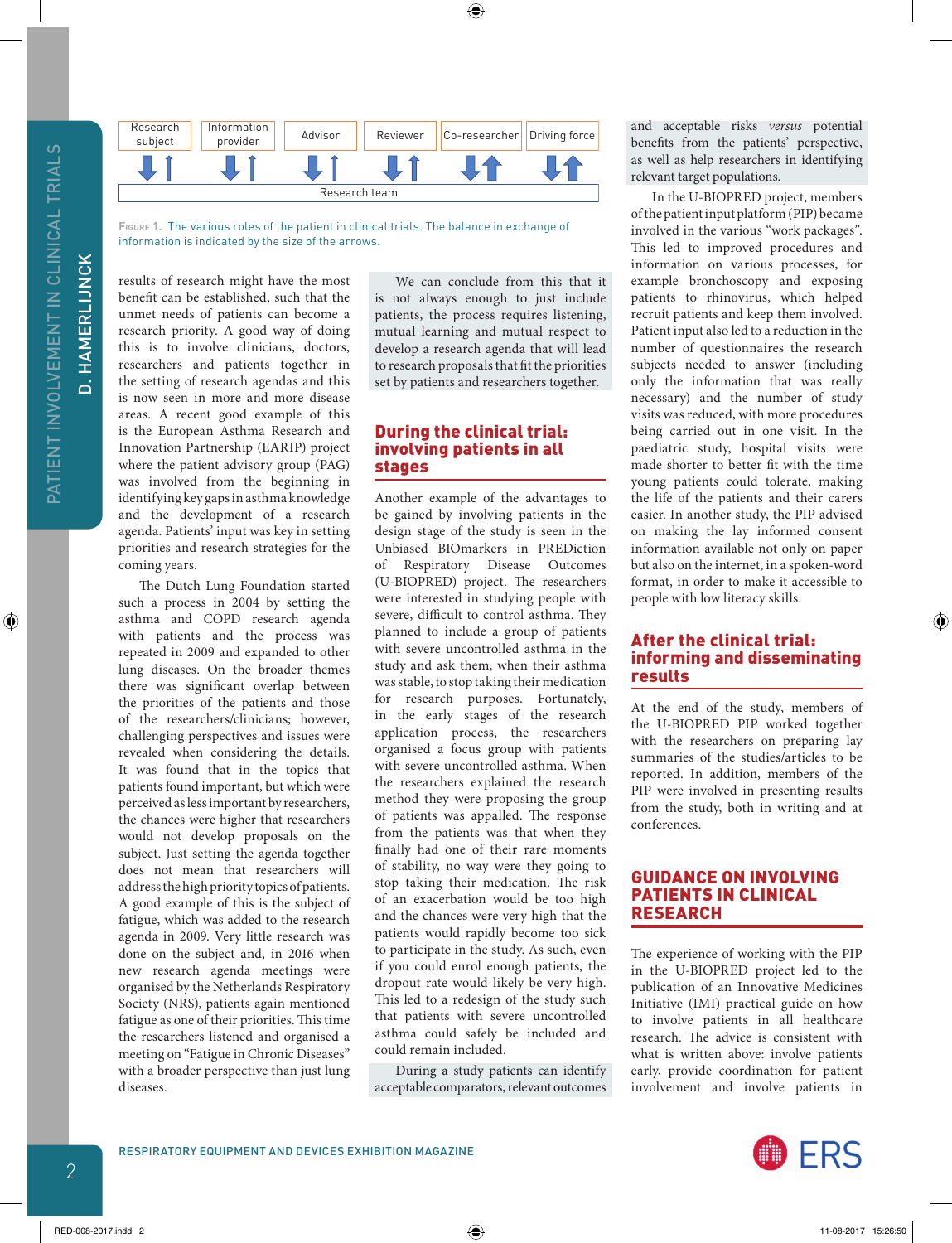◈

D. HAMERLIJNCK

D. HAMERLIJNCK





**Figure 2.** Presenting on patient empowerment at the European Respiratory Society (ERS) Presidential Summit.

<span id="page-2-0"></span>all aspects of the project. At the end, patients can help you gain visibility for the project and its results. The role of patients and how they may be empowered to contribute has also been a topic in meetings of the European Respiratory Society (ERS) [\(figure 2](#page-2-0)). In the European Patients Academy on Therapeutic Innovation (EUPATI), involving patients in clinical trials is seen as just one step in the process. Patients are trained to become part of the whole process of medicine development [\(figure 3\)](#page-2-1), from developing the strategic framework in research and discovery to the moment the drug is taken off the market at the end of its post-approval lifecycle.

# FINAL THOUGHTS

⊕

When patients and researchers work together they gain respect for each



<span id="page-2-1"></span>**Figure 3.** Sharing U-BIOPRED good practice with other patients at the European Patients Academy on Therapeutic Innovation (EUPATI).

other's perspective and knowledge, and, by exchanging views in open discussion, a fruitful cooperation can be achieved. It is a two-way street where all the parties involved go through a learning process. Training and information for both patients and researchers will help this process forward. It requires a change in both attitude and culture. In the different projects I was involved in I noticed a big difference in the level and the extent of patient involvement depending on the attitude of the project leader. In all process change the project leader has a key role to play. He/she is the person who needs to advocate and support any change and influencing his/her attitude towards patient involvement is often the best way to achieve a fruitful cooperation that leads to a better project.

Though good research on the benefits of patient involvement is still rare, a number of studies have been performed. Several of these are included in the recommended reading list and will lead you to more information. As in all aspects of clinical research, patient involvement should become part of the evaluation process which will help us learn from good practice. By sharing experiences we can increase the quality of patient involvement in research. In addition, lay persons such as patients or patients' organisations should be involved in the assessment of applications to conduct clinical trials. The ability to organise the involvement of ethics committees and many other requirements of trial design will conceivably be easier to achieve if

patients are involved from the very first in selecting and designing a trial.

# CONFLICT OF INTEREST

None declared.

#### RECOMMENDED READING

Chalmers I, Glasziou P. Avoidable waste in the production and reporting of research evidence. *Lancet* 2009; 374: 86–89.

de Wit M, Abma T, Koelewijn-van Loon M, *et al.* Involving patient research partners has a significant impact on outcomes research: responsive evaluation of the international OMERACT conferences. *BMJ Open* 2013; 3: e002241.

Elberse J, Laan D, de Cock Buning T, *et al.* Patient involvement in agenda setting for respiratory research in the Netherlands. *Eur Respir J* 2012; 40: 508–510.

European Asthma Research and Innovation Partnership (EARIP). https://earip.eu/ Date last accessed: May 22, 2017.

European Medicines Agency (EMA). Patients and consumers. [www.ema.](http://www.ema.europa.eu/ema/index.jsp?curl=pages/partners_and_networks/general/general_content_000317.jsp&) [europa.eu/ema/index.jsp?curl](http://www.ema.europa.eu/ema/index.jsp?curl=pages/partners_and_networks/general/general_content_000317.jsp&)=pages/ [partners\\_and\\_networks/general/](http://www.ema.europa.eu/ema/index.jsp?curl=pages/partners_and_networks/general/general_content_000317.jsp&) [general\\_content\\_000317.jsp&](http://www.ema.europa.eu/ema/index.jsp?curl=pages/partners_and_networks/general/general_content_000317.jsp&) Date last accessed: May 22, 2017.

European Patients' Academy on Therapeutic Innovation (EUPATI). www. eupati.eu Date last accessed: May 22, 2017.

Geissler J, Ryll B, Leto di Priolo S, *et al.* Improving patient involvement in medicines research and development: a practical roadmap. *Ther Innov Regul Sci* 2017; in press [[https://doi.](https://doi.org/10.1177/2168479017706405) [org/10.1177/2168479017706405\]](https://doi.org/10.1177/2168479017706405).

Innovative Medicines Initiative (IMI). Patient engagement strategy workshop (28/04/2016). [www.imi.europa.eu/](http://www.imi.europa.eu/events/2016/05/19/patient-engagement-strategy-workshop) [events/2016/05/19/patient-engagement](http://www.imi.europa.eu/events/2016/05/19/patient-engagement-strategy-workshop)[strategy-workshop](http://www.imi.europa.eu/events/2016/05/19/patient-engagement-strategy-workshop) Date last accessed: May 22, 2017.

Mavris M, Le Cam Y. Involvement of patient organisations in research and development of orphan drugs for rare diseases in Europe. *Mol Syndromol* 2012; 3: 237–243.